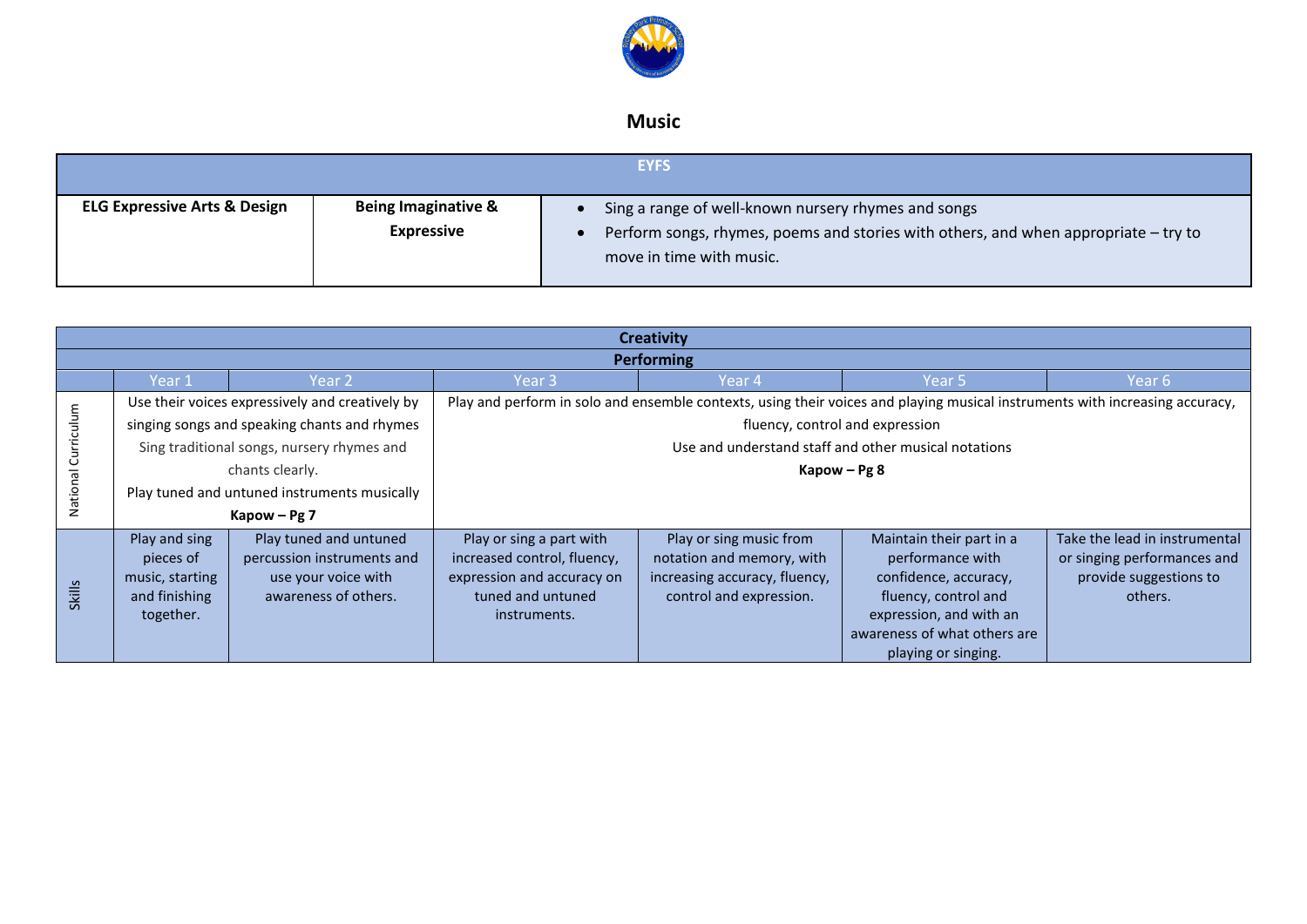

| Knowledge          | A piece of<br>music played<br>by a group of<br>musicians<br>should be<br>played at the<br>same time.<br><b>Musicians</b><br>should finish<br>together to<br>make the piece<br>of music sound<br>pleasing and<br>ensure the<br>audience can<br>hear the tune.<br>Listening to<br>others,<br>watching a<br>conductor and<br>counting beats<br>accurately can<br>help musicians<br>play or sing at<br>the same time<br>as each other. | Percussion instruments make<br>a sound when they are hit,<br>shaken or scraped. Tuned<br>percussion instruments, such<br>as xylophone or piano,<br>produce notes of different<br>pitches. Untuned percussion<br>instruments, such as the<br>drum produce sounds with<br>no definite pitch. | Control in music can include<br>breath control, where singers<br>ensure they have enough<br>breath to sing to the end of<br>phrases, or control of a<br>musical instrument, such as<br>using bow strokes correctly<br>when playing the viola. To<br>sing or play accurately, the<br>pitch, rhythm and volume of<br>notes should match the<br>intent the musician,<br>composer or conductor and<br>the playing of other<br>musicians. | When playing or singing from<br>notation, the shape and<br>colour of a note denotes its<br>length. The shape of a rest<br>denotes its length. The<br>position of the note on the<br>stave denotes the pitch of<br>the note and letters above or<br>below the notes, such as "p"<br>or "f", denote the dynamics. | Accurate and confident<br>group performances benefit<br>from various factors: practice<br>and preparation; the<br>monitoring and adjustment<br>of pitch, rhythm, timbre and<br>dynamics; rapid responses to<br>the actions of others and<br>awareness of the role of each<br>musician. | Suggestions for<br>improvements to musical<br>performances include more<br>practice, strategies to cope<br>with performance pressure,<br>better presentation,<br>including eye contact with<br>the audience, improving thee<br>planning and logistics of a<br>performance and confidently<br>introducing pieces and songs. |
|--------------------|------------------------------------------------------------------------------------------------------------------------------------------------------------------------------------------------------------------------------------------------------------------------------------------------------------------------------------------------------------------------------------------------------------------------------------|--------------------------------------------------------------------------------------------------------------------------------------------------------------------------------------------------------------------------------------------------------------------------------------------|--------------------------------------------------------------------------------------------------------------------------------------------------------------------------------------------------------------------------------------------------------------------------------------------------------------------------------------------------------------------------------------------------------------------------------------|-----------------------------------------------------------------------------------------------------------------------------------------------------------------------------------------------------------------------------------------------------------------------------------------------------------------|----------------------------------------------------------------------------------------------------------------------------------------------------------------------------------------------------------------------------------------------------------------------------------------|----------------------------------------------------------------------------------------------------------------------------------------------------------------------------------------------------------------------------------------------------------------------------------------------------------------------------|
| Topic/<br>Coverage | Bright lights,<br>big city                                                                                                                                                                                                                                                                                                                                                                                                         | Wriggle and Crawl                                                                                                                                                                                                                                                                          | Scrumdiddlyumptious!<br><b>Tremors</b>                                                                                                                                                                                                                                                                                                                                                                                               | Burps, Bottoms and Bile<br>Playlist                                                                                                                                                                                                                                                                             | Peasants, Princes and<br>Pestilence                                                                                                                                                                                                                                                    | Hola Mexico                                                                                                                                                                                                                                                                                                                |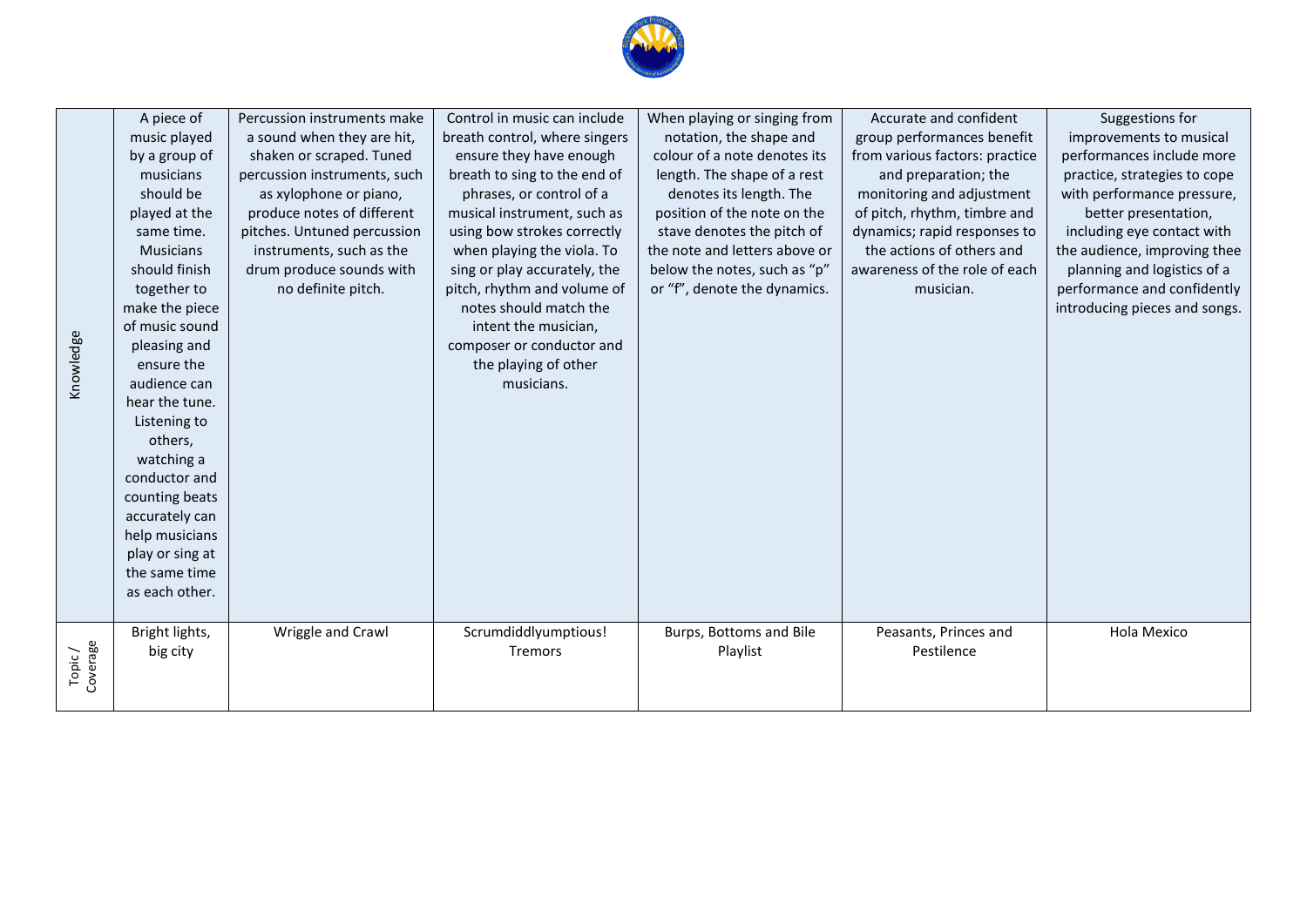

|               | Unit $1$ :       | Unit 4: Our bodies | Unit 1: Environment      | Unit 1: Poetry           | Unit 1: Our community   | Unit 1: World unite  |
|---------------|------------------|--------------------|--------------------------|--------------------------|-------------------------|----------------------|
|               | <b>Ourselves</b> | Unit 5: Animals    | Unit 2: Building         | Unit 3: Sounds           | Unit 2: Solar system    | Unit 2: Journeys     |
|               | Unit 2: Number   | Unit 6: Number     | Unit 5: China            | Unit 4: Recycling        | Unit 4: Keeping healthy | Unit 3: Growth       |
|               | Unit 3: Animals  | Unit 8: Seasons    | Unit 6: Time             | Unit 5: Building         | Unit 5: at the movies   | Unit 4: Roots        |
|               | Unit 4:          | Unit 11: Water     | Unit 8: Communication    | Unit 6: Around the world | Unit 6: celebration     | Unit 5: Class awards |
|               | Weather          | Unit 12: Travel    | Unit 9: Human body       | Unit 8: Singing Spanish  |                         | Unit 6: Moving on    |
|               | Unit 5:          |                    | Unit 11: Ancient worlds. | Unit 10: Time            |                         |                      |
|               | <b>Machines</b>  |                    |                          | Unit 11: In the past     |                         |                      |
| Music Express | Unit 7: Our      |                    |                          |                          |                         |                      |
|               | school           |                    |                          |                          |                         |                      |
|               | Unit 8: Pattern  |                    |                          |                          |                         |                      |
|               | Unit 9:          |                    |                          |                          |                         |                      |
|               | Storytime        |                    |                          |                          |                         |                      |
|               | Unit 11: Travel  |                    |                          |                          |                         |                      |
|               | Unit 12: Water   |                    |                          |                          |                         |                      |

|                        | <b>Performing - Singing</b> |                                                 |                                |                                |                                                                                                                              |                                |  |
|------------------------|-----------------------------|-------------------------------------------------|--------------------------------|--------------------------------|------------------------------------------------------------------------------------------------------------------------------|--------------------------------|--|
|                        | Year 1                      | Year 2                                          | Year 3                         | Year 4                         | Year 5                                                                                                                       | Year 6                         |  |
|                        |                             | Use their voices expressively and creatively by |                                |                                | Play and perform in solo and ensemble contexts, using their voices and playing musical instruments with increasing accuracy, |                                |  |
|                        |                             | singing songs and speaking chants and rhymes    |                                |                                | fluency, control and expression                                                                                              |                                |  |
| Curriculum<br>National |                             | Kapow - Pg 7                                    |                                |                                | Listen with attention to detail and recall sounds with increasing aural memory                                               |                                |  |
|                        |                             |                                                 | Kapow $-$ Pg 8                 |                                |                                                                                                                              |                                |  |
|                        | Sing traditional            | Sing simple songs and chants                    | Use their voice in different   | Sing songs accurately, both    | Maintain a part within an                                                                                                    | Use gesture and expression     |  |
| <b>Skills</b>          | songs, nursery              | with a sense of melody and                      | ways, including using a loud   | solo and as part of an         | ensemble when singing in a                                                                                                   | to create a finished, polished |  |
|                        | rhymes and                  | shape                                           | or soft voice, and identify    | ensemble.                      | round or in harmony.                                                                                                         | performance.                   |  |
|                        | chants clearly.             |                                                 | simple repeated patterns.      |                                |                                                                                                                              |                                |  |
|                        | Traditional                 | The melody of a piece of                        | The voice can be used to       | Solo singing is singing alone. | Rounds consist of the same                                                                                                   | Gestures in music include eye  |  |
|                        | songs, nursery              | music is the main tune, which                   | create notes of different      | Accurate solo signing          | melody being sung at                                                                                                         | contact, waving and            |  |
|                        | rhymes and                  | is usually part of the large                    | pitches, durations and         | includes good timing, note     | different times in a group.                                                                                                  | beckoning to the audience,     |  |
|                        | chants, have                | piece of music. The shape of                    | dynamics (loudness) to add     | memory and accurate            | Harmony singing consists of a                                                                                                | closing eyes to show emotion   |  |
| Knowledge              | been passed                 | the music is the pattern                        | interest to the music by       | pitching of notes. Ensemble    | melody line accompanied by                                                                                                   | or exaggerated movements,      |  |
|                        | down to                     | created by the changing                         | highlighting certain lyrics or | singing is singing in a group. | other lines of music made up                                                                                                 | such as a flourish at the end  |  |
|                        | different                   | pitches of notes in a melody.                   | creating different moods.      | Accurate ensemble singing      | of differently pitched notes                                                                                                 | of a piece or movement away    |  |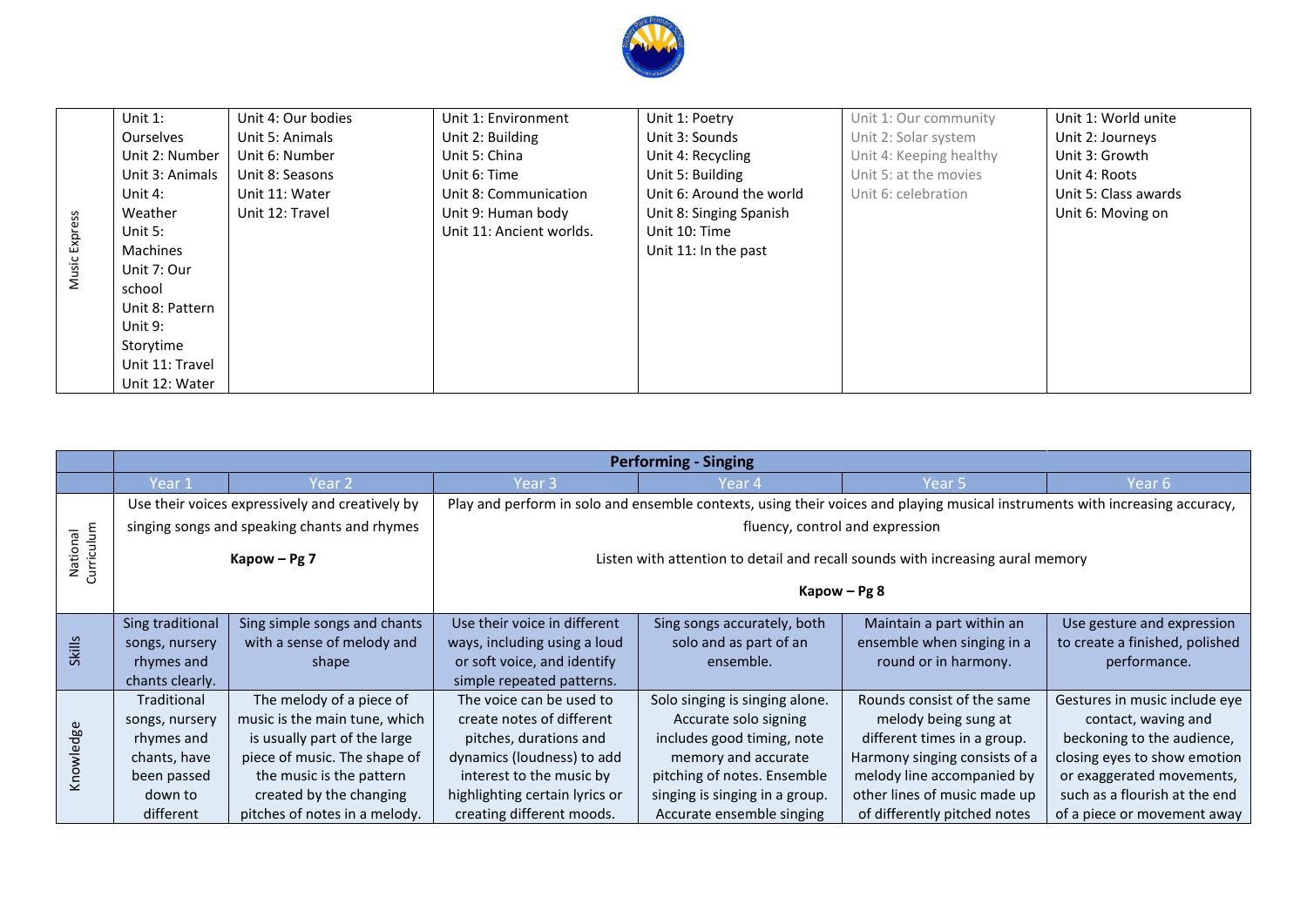

|                    | generations<br>using the oral<br>tradition. They<br>usually contain<br>repeated<br>rhythms or<br>melodies, a<br>strong pulse<br>and rhyming<br>words.                                                            |                                                                                                                                         |                                                                                                                                                     | includes the ability to listen<br>to others, sing at the same<br>volume as them, and follow<br>the signals and instructions<br>of a conductor.                                                          | that, when sun together, give<br>a pleasing effect. Singers<br>usually sing the same words<br>at the same time when<br>singing in harmony. | from the microphone. Some<br>gestures are associated with<br>different types of music, such<br>as exaggerated movements<br>to the pulse of the music and<br>virtuoso guitar during rock<br>musical performances.<br>Expression in music means<br>adding feeling and is<br>indicated in musical scores<br>using words, such as<br>dramatico, legato, tranquillo<br>and cantabile. |
|--------------------|------------------------------------------------------------------------------------------------------------------------------------------------------------------------------------------------------------------|-----------------------------------------------------------------------------------------------------------------------------------------|-----------------------------------------------------------------------------------------------------------------------------------------------------|---------------------------------------------------------------------------------------------------------------------------------------------------------------------------------------------------------|--------------------------------------------------------------------------------------------------------------------------------------------|----------------------------------------------------------------------------------------------------------------------------------------------------------------------------------------------------------------------------------------------------------------------------------------------------------------------------------------------------------------------------------|
| Topic/<br>Coverage | Bright Lights,<br><b>Big City</b><br>Moon Zoom                                                                                                                                                                   | Scented garden                                                                                                                          | Scrummdiddlyumptious!                                                                                                                               | Playlist                                                                                                                                                                                                | Peasants, Princes and<br>Pestilence                                                                                                        | Fallen fields<br>Hola Mexico!                                                                                                                                                                                                                                                                                                                                                    |
| Music Express      | Unit 1:<br>Ourselves<br>Unit 2:<br>Number<br>Unit 3:<br>Animals<br>Unit 4:<br>Weather<br>Unit 5:<br>Machines<br>Unit 7: Our<br>school<br>Unit 8:<br>Pattern<br>Unit 9:<br>Storytime<br><b>Unit 11:</b><br>Travel | Unit 1: Ourselves<br>Unit 4: Our bodies<br>Unit 7: Storytime<br>Unit 8: Seasons<br>Unit 9: Weather<br>Unit 11: Water<br>Unit 12: Travel | Unit 1: Environment<br>Unit 2: Building<br>Unit 5: China<br>Unit 6: Time<br>Unit 8: Communication<br>Unit 9: Human body<br>Unit 11: Ancient worlds. | Unit 1: Poetry<br>Unit 2: Environment<br>Unit 4: Recycling<br>Unit 5: Building<br>Unit 6: Around the world<br>Unit 8: Singing Spanish<br>Unit 9: Communication<br>Unit 10: Time<br>Unit 11: In the past | Unit 1: Our community<br>Unit 2: Solar system<br>Unit 4: Keeping healthy<br>Unit 5: at the movies<br>Unit 6: celebration                   | Unit 1: World unite<br>Unit 2: Journeys<br>Unit 3: Growth<br>Unit 4: Roots<br>Unit 5: Class awards<br>Unit 6: Moving on                                                                                                                                                                                                                                                          |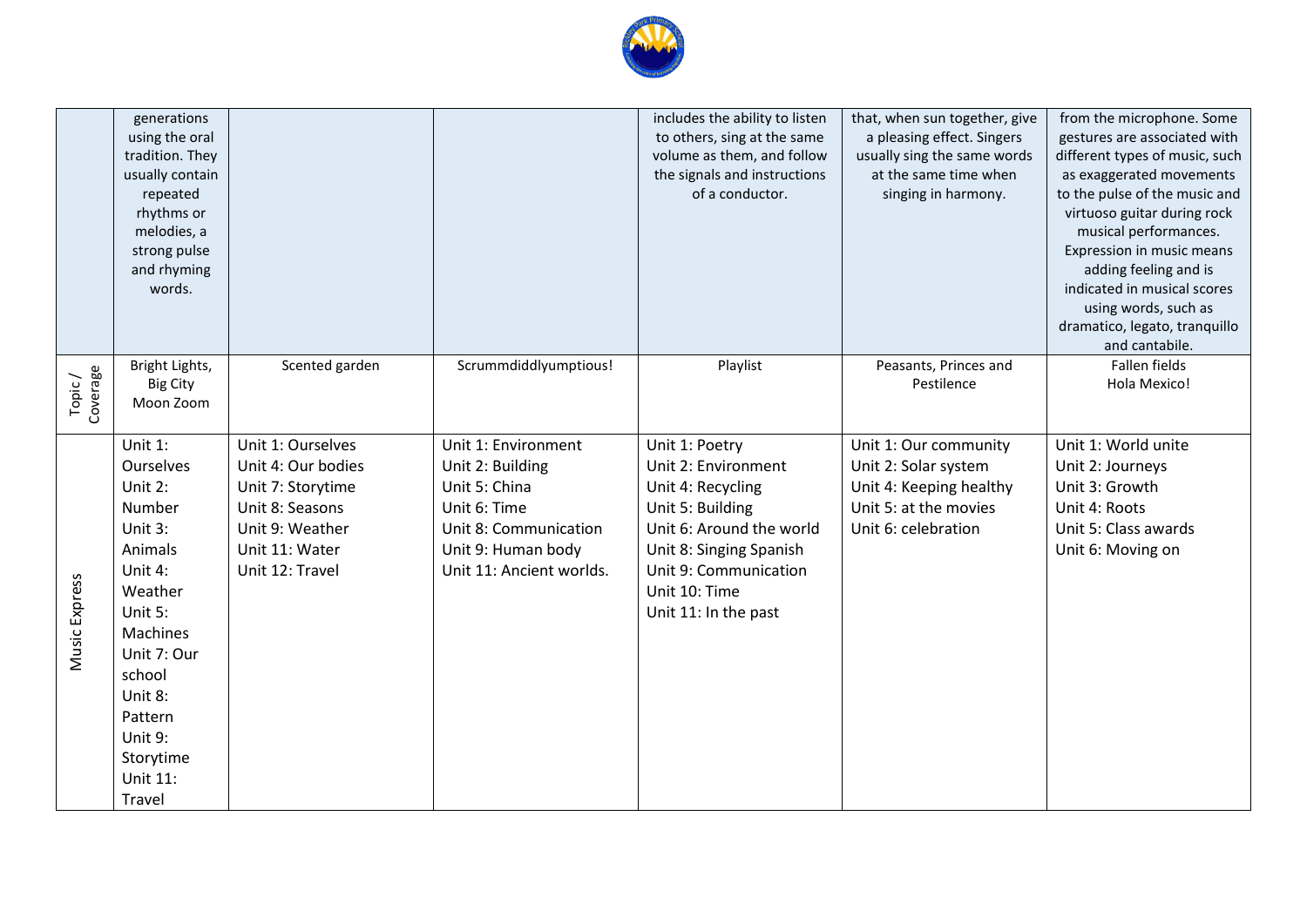

| Year <sub>6</sub>                                                                                                            |
|------------------------------------------------------------------------------------------------------------------------------|
|                                                                                                                              |
| Play and perform in solo and ensemble contexts, using their voices and playing musical instruments with increasing accuracy, |
|                                                                                                                              |
| Improvise and compose music for a range of purposes using the inter-related dimensions of musicidentify, represent and       |
|                                                                                                                              |
|                                                                                                                              |
|                                                                                                                              |
| Play and create pieces of                                                                                                    |
| music with a clear                                                                                                           |
| understanding of pulse and<br>rhythm.                                                                                        |
|                                                                                                                              |
|                                                                                                                              |
|                                                                                                                              |
| Pulse can be created using<br>bar lined to write bar bars of                                                                 |
| music with the same number                                                                                                   |
| of beats per bar. Rhythm can                                                                                                 |
| be created using notes of                                                                                                    |
| varying length, such as                                                                                                      |
| quavers, crotchets, minims                                                                                                   |
| and semibreves, and writing<br>them in equal bars of music.                                                                  |
|                                                                                                                              |
|                                                                                                                              |
| identify, represent and estimate numbers using different representations                                                     |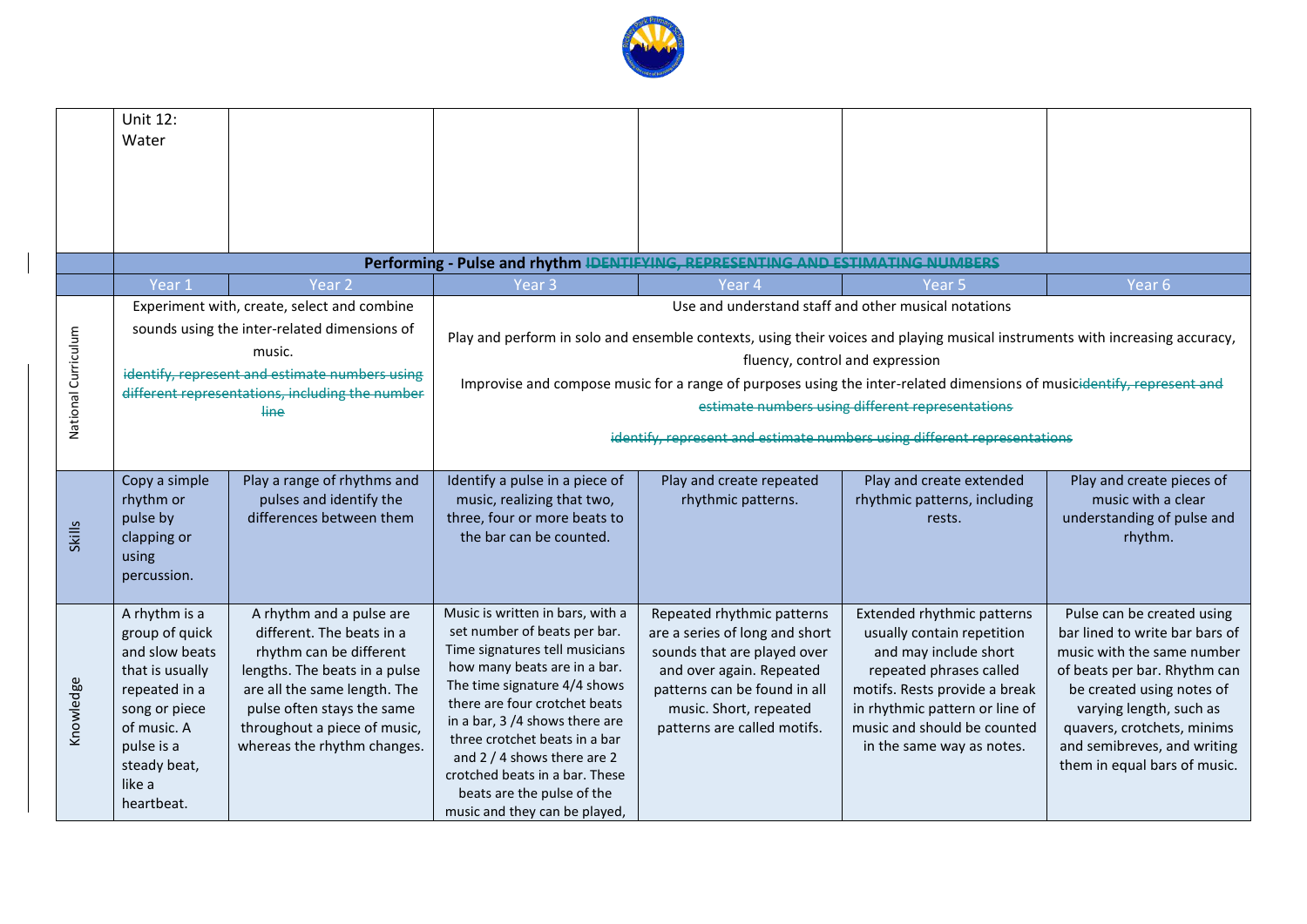

|                     | People can clap<br>or tap their<br>feet to the<br>pulse.                                                                                                                                                                |                                                                                                                                                                                               | clapped, counted or<br>conducted.                                                                                                                                                                                                                                                                                   |                                                                                                                                                                                                                                   |                                                                                                                                                  |                                                            |
|---------------------|-------------------------------------------------------------------------------------------------------------------------------------------------------------------------------------------------------------------------|-----------------------------------------------------------------------------------------------------------------------------------------------------------------------------------------------|---------------------------------------------------------------------------------------------------------------------------------------------------------------------------------------------------------------------------------------------------------------------------------------------------------------------|-----------------------------------------------------------------------------------------------------------------------------------------------------------------------------------------------------------------------------------|--------------------------------------------------------------------------------------------------------------------------------------------------|------------------------------------------------------------|
| Topic /<br>Coverage | Dinosaur<br>planet, Moon<br>Zoom and<br>Superheroes.<br>They all<br>combine<br>sounds to<br>create rhythms<br>for sound<br>effects. (See<br>skills below).                                                              | Wriggle and Crawl: Add a<br>rhythm and pulse to<br>poems/songs that are being<br>learnt as a class/group.                                                                                     | Scrumdiddlyumptious: When<br>listening and looking at "Food,<br>Glorious food." Can discuss the<br>bars and beats in the bars.<br>When creating sound effects<br>for their nonsense poems, they<br>could create a graphic score<br>with bars and making sure that<br>there is a certain number of<br>beats per bar. | Burps. Bottoms and bile<br>Playlist<br><b>Traders and Raiders</b>                                                                                                                                                                 | <b>Star Gazers</b>                                                                                                                               | Hola Mexico!                                               |
| Music Express       | Unit 1:<br>Ourselves<br>Unit 3: Animals<br>Unit 4:<br>Weather<br>Unit 5:<br>Machines<br>Unit 7: Our<br>school<br>Unit 8: Pattern<br>Unit 9:<br>Storytime<br>Unit 10: Our<br>bodies<br>Unit 11: Travel<br>Unit 12: Water | Unit 1: Ourselves<br>Unit 2: Toys<br>Unit 3: Our land<br>Unit 5: Animals<br>Unit 6: Number<br>Unit 7: Story time<br>Unit 8: Seasons<br>Unit 9: Weather<br>Unit 10: Pattern<br>Unit 12: Travel | Unit 4: Poetry<br>Unit 5: China<br>Unit 6: Time<br>Unit 7: In the past<br>Unit 8: Communication<br>Unit 10: Singing French                                                                                                                                                                                          | Unit 1: Poetry<br>Unit 2: Environment<br>Unit 4: Recycling<br>Unit 5: Building<br>Unit 6: Around the world<br>Unit 7: Ancient Worlds<br>Unit 8: Singing Spanish<br>Unit 9: Communication<br>Unit 10: Time<br>Unit 11: In the past | Unit 1: Our community<br>Unit 2: Solar system<br>Unit 3: Life cycles<br>Unit 4: Keeping healthy<br>Unit 5: At the movies<br>Unit 6: celebration. | Unit 1: World unite<br>Unit 3: Growth<br>Unit 6: Moving on |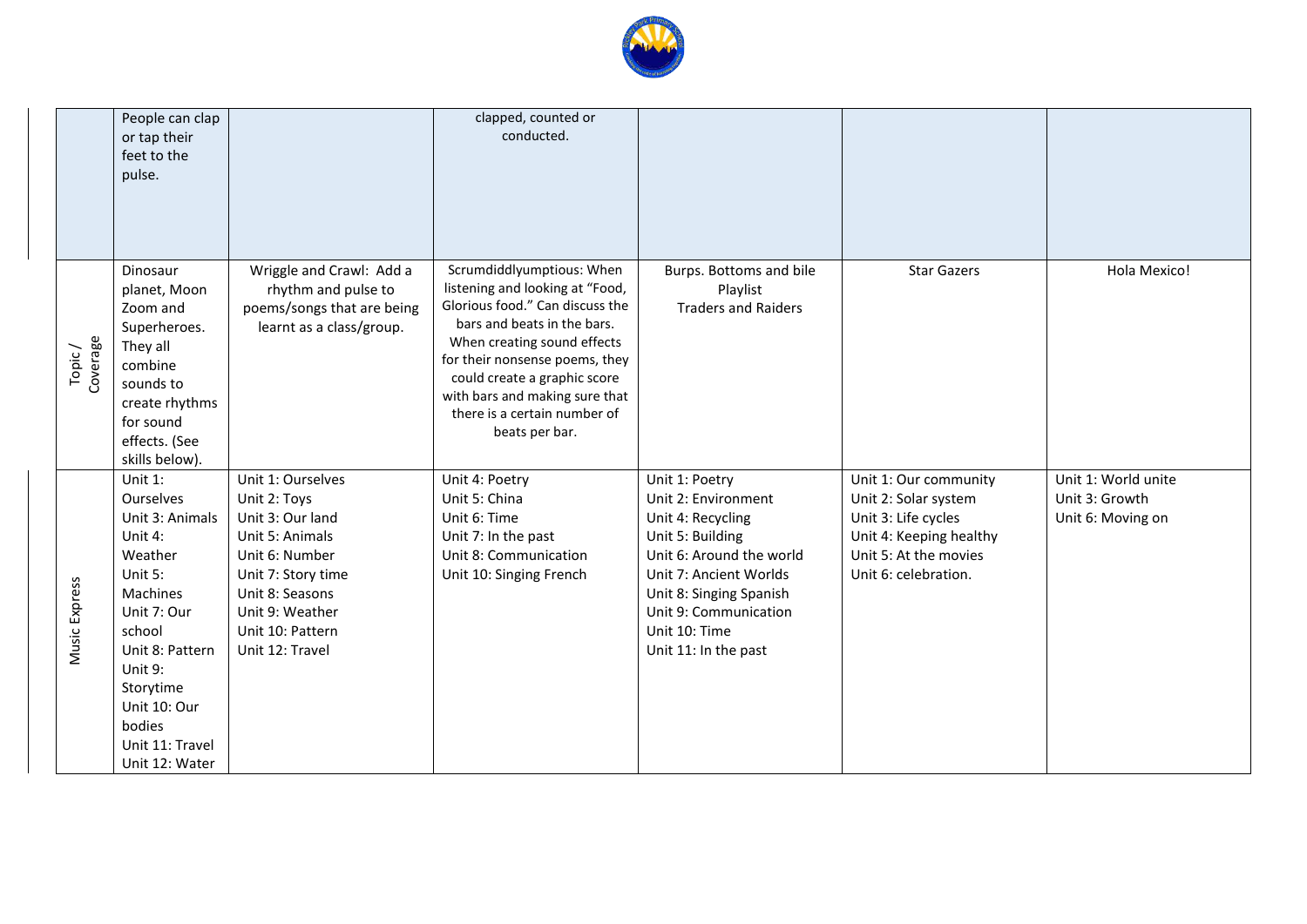

|                     | Composing IDENTIFYING, REPRESENTING AND ESTIMATING NUMBERS                                                                                                                                                                     |                                                                                                                                                                                                                                               |                                                                                                                                                                                                                                                                                                                                                                                                                                                                                                |                                                                                                                                                                   |                                                                                                                                                                         |                                                                                                                                                                                                                                                                                         |  |
|---------------------|--------------------------------------------------------------------------------------------------------------------------------------------------------------------------------------------------------------------------------|-----------------------------------------------------------------------------------------------------------------------------------------------------------------------------------------------------------------------------------------------|------------------------------------------------------------------------------------------------------------------------------------------------------------------------------------------------------------------------------------------------------------------------------------------------------------------------------------------------------------------------------------------------------------------------------------------------------------------------------------------------|-------------------------------------------------------------------------------------------------------------------------------------------------------------------|-------------------------------------------------------------------------------------------------------------------------------------------------------------------------|-----------------------------------------------------------------------------------------------------------------------------------------------------------------------------------------------------------------------------------------------------------------------------------------|--|
|                     | Year 1                                                                                                                                                                                                                         | Year <sub>2</sub>                                                                                                                                                                                                                             | Year 3                                                                                                                                                                                                                                                                                                                                                                                                                                                                                         | Year 4                                                                                                                                                            | Year 5                                                                                                                                                                  | Year <sub>6</sub>                                                                                                                                                                                                                                                                       |  |
| National Curriculum | Experiment with, create, select and combine<br>sounds using the inter-related dimensions of<br>music.<br>Kapow - Pg 5identify, represent and estimate<br>numbers using different representations,<br>including the number line |                                                                                                                                                                                                                                               | Play and perform in solo and ensemble contexts, using their voices and playing musical instruments with increasing accuracy,<br>fluency, control and expression<br>Improvise and compose music for a range of purposes using the inter-related dimensions of music<br>Use and understand staff and other musical notations<br>Kapow - Pg 6identify, represent and estimate numbers using different representations<br>identify, represent and estimate numbers using different representations |                                                                                                                                                                   |                                                                                                                                                                         |                                                                                                                                                                                                                                                                                         |  |
| Skills              | Create, select<br>and combine<br>sound effects or<br>rhythms using a<br>variety of<br>instruments,<br>objects and<br>voice.                                                                                                    | Create, select and combine<br>layers of sound and<br>vocalisations with awareness<br>of the effect.                                                                                                                                           | Improvise and compose<br>sequences of sounds and<br>vocals and record them using<br>notes or pictures.                                                                                                                                                                                                                                                                                                                                                                                         | Improvise and compose a<br>sequence of sounds and<br>vocals for different<br>instruments and record them<br>using standard or invented<br>notation.               | Create a composition that<br>combines layers of sound<br>and vocalisations and shows<br>an awareness of pitch,<br>tempo, rhythm, melody and<br>dynamics.                | Compose and perform a<br>group score using a wide<br>variety of timbres, textures,<br>rhythms and motifs.                                                                                                                                                                               |  |
| Knowledge           | Sound effects<br>are sounds that<br>don't involve<br>speech or music<br>and are made<br>on instruments<br>or objects to<br>represent<br>another sound.<br>A rhythm is a<br>group of quick                                      | Combining layers of sound<br>can create pleasant,<br>harmonious sounds or<br>unpleasant, discordant<br>sounds, depending on the<br>combination of pitches of<br>notes used. Adding sounds<br>together creates texture in a<br>piece of music. | Sequences of sounds<br>combine pitch, rhythm,<br>dynamics and pulse.<br>Sequences can be written<br>down using informal pictures<br>of symbols in a graphic score,<br>or using standard musical<br>notations.                                                                                                                                                                                                                                                                                  | Sequences of sounds for<br>different instruments are<br>written on separate lines in a<br>graphic score or on separate<br>staves of standard musical<br>notation. | <b>Effective compositions</b><br>include instruments with<br>different pitches, repeated<br>and contrasting rhythms, a<br>pleasing melody and a<br>variety of dynamics. | A score contains all the<br>information musicians need<br>to rehearse and perform a<br>piece of music, including<br>separate lines for each<br>instrument or voice part,<br>notation showing pitch and<br>duration of sounds and<br>markings to show dynamics,<br>such as "mp" and "mf" |  |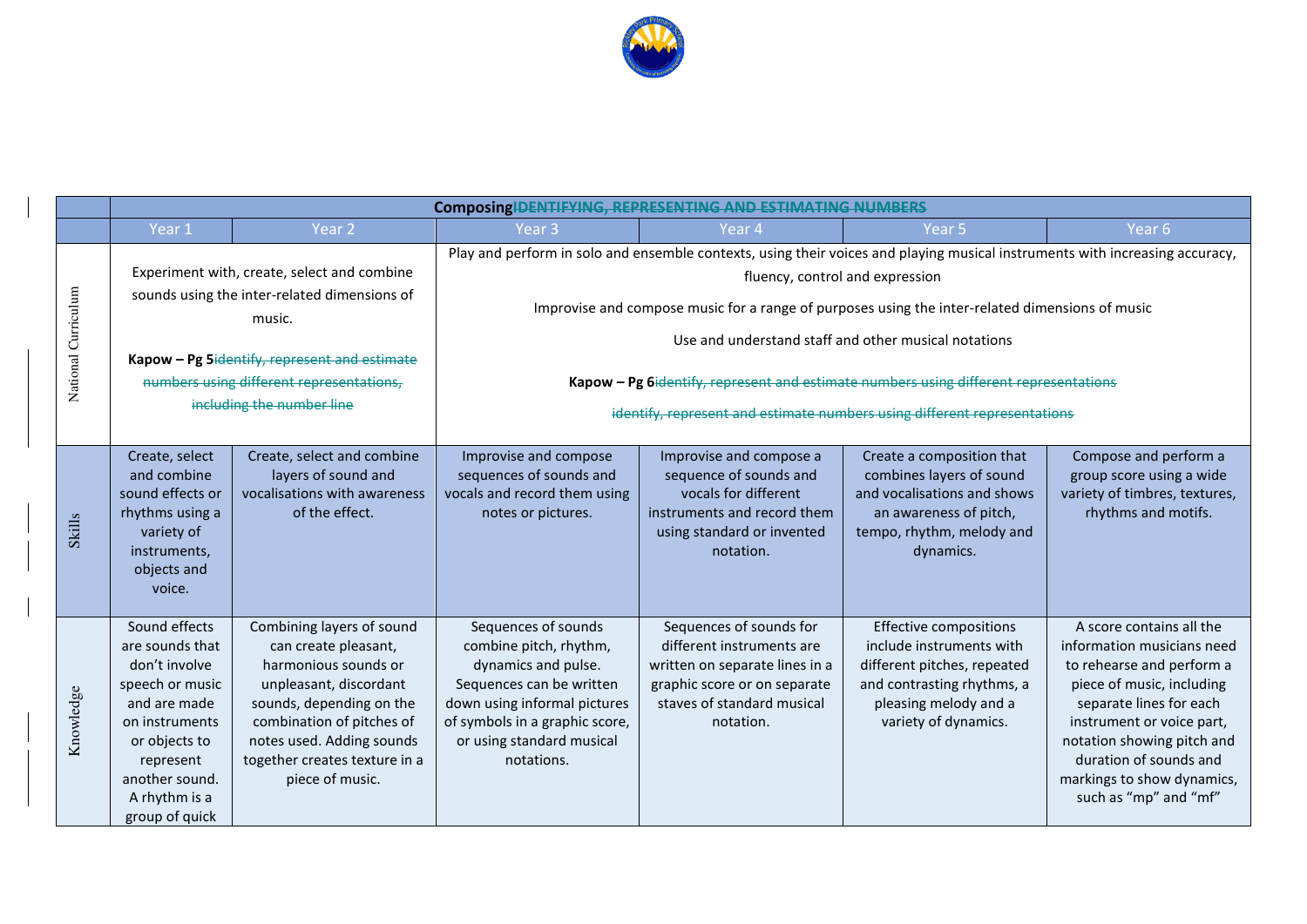

|                  | and slow beats<br>that is usually<br>repeated in a<br>song or piece of<br>music.                                                                                                                                                           |                                                                                                                                                                                               |                                                                                                          |                                                                                |                                                                                                                                                  |                                                                                                                         |
|------------------|--------------------------------------------------------------------------------------------------------------------------------------------------------------------------------------------------------------------------------------------|-----------------------------------------------------------------------------------------------------------------------------------------------------------------------------------------------|----------------------------------------------------------------------------------------------------------|--------------------------------------------------------------------------------|--------------------------------------------------------------------------------------------------------------------------------------------------|-------------------------------------------------------------------------------------------------------------------------|
| Topic / Coverage | Dinosaur planet<br>Moon Zoom<br>Superheroes                                                                                                                                                                                                | Land Ahoy: Can add layers of<br>sound to their Sea shanty<br>compositions.<br>Wriggle and Crawl: Add<br>layers of percussion sounds<br>when accompanying the<br>class songs/poems.            | Scrumdiddlyumptious<br>Tremors                                                                           | Playlist: When they are<br>composing their own music<br>from around the world. | <b>Star Gazers</b>                                                                                                                               | Hola Mexico!                                                                                                            |
| Music Express    | Unit $1$ :<br>Ourselves<br>Unit 3: Animals<br>Unit 4: Weather<br>Unit 5:<br>Machines<br>Unit 6: Seasons<br>Unit 7: Our<br>school<br>Unit 8: Pattern<br>Unit 9:<br>Storytime<br>Unit 10: Our<br>bodies<br>Unit 11: Travel<br>Unit 12: Water | Unit 1: Ourselves<br>Unit 2: Toys<br>Unit 3: Our land<br>Unit 5: Animals<br>Unit 6: Number<br>Unit 7: Story time<br>Unit 8: Seasons<br>Unit 9: Weather<br>Unit 10: Pattern<br>Unit 12: Travel | Unit 5: China<br>Unit 6: Time<br>Unit 7: In the past<br>Unit 8: Communication<br>Unit 10: Singing French | All units.                                                                     | Unit 1: Our community<br>Unit 2: Solar system<br>Unit 3: Life cycles<br>Unit 4: Keeping healthy<br>Unit 5: At the movies<br>Unit 6: celebration. | Unit 1: World unite<br>Unit 2: Journeys<br>Unit 3: Growth<br>Unit 4: Roots<br>Unit 5: Class awards<br>Unit 6: Moving on |
|                  | Year 1                                                                                                                                                                                                                                     | Year <sub>2</sub>                                                                                                                                                                             | Year <sub>3</sub>                                                                                        | Composing - Notation IDENTIFYING, REPRESENTING AND ESTIMATING NUMBERS          |                                                                                                                                                  | Year <sub>6</sub>                                                                                                       |
|                  |                                                                                                                                                                                                                                            |                                                                                                                                                                                               |                                                                                                          | Year 4                                                                         | Year <sub>5</sub>                                                                                                                                |                                                                                                                         |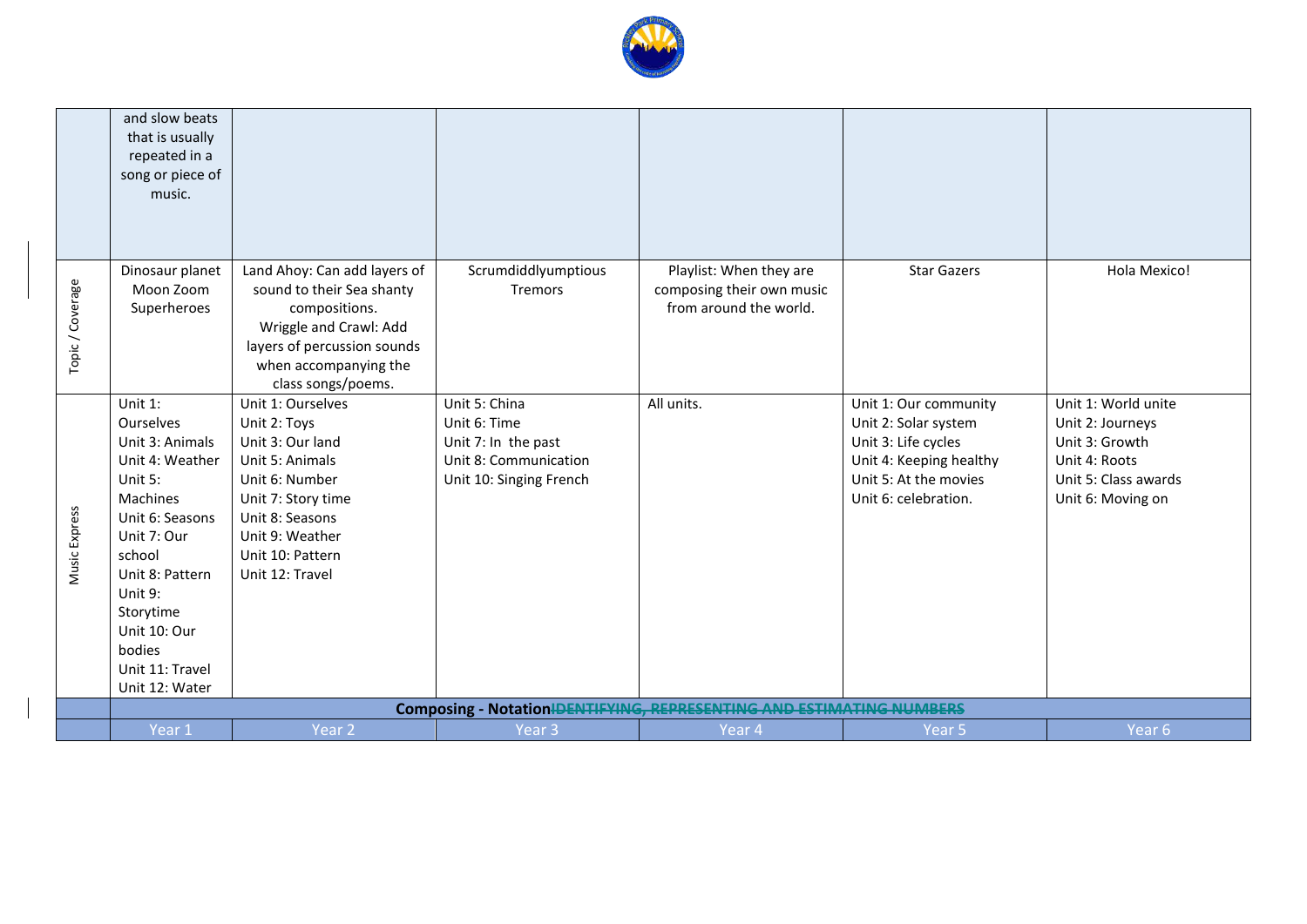

|                     |                                                                                                           |                                                                                                                                                                                                                                                                                                                                                              |                                                                                                                                                                                                                                                                              | play and perform in solo and ensemble contexts, using their voices and playing musical instruments with increasing accuracy,                                                                                                                                                                              |                                                                                                                                                                                                                                                                                                                                                             |                                                                                                                      |
|---------------------|-----------------------------------------------------------------------------------------------------------|--------------------------------------------------------------------------------------------------------------------------------------------------------------------------------------------------------------------------------------------------------------------------------------------------------------------------------------------------------------|------------------------------------------------------------------------------------------------------------------------------------------------------------------------------------------------------------------------------------------------------------------------------|-----------------------------------------------------------------------------------------------------------------------------------------------------------------------------------------------------------------------------------------------------------------------------------------------------------|-------------------------------------------------------------------------------------------------------------------------------------------------------------------------------------------------------------------------------------------------------------------------------------------------------------------------------------------------------------|----------------------------------------------------------------------------------------------------------------------|
|                     |                                                                                                           | Experiment with, create, select and combine<br>sounds using the inter-related dimensions of                                                                                                                                                                                                                                                                  | fluency, control and expression                                                                                                                                                                                                                                              |                                                                                                                                                                                                                                                                                                           |                                                                                                                                                                                                                                                                                                                                                             |                                                                                                                      |
| National Curriculum |                                                                                                           | music. Kapow - Pg 5                                                                                                                                                                                                                                                                                                                                          |                                                                                                                                                                                                                                                                              | improvise and compose music for a range of purposes using the inter-related dimensions of music                                                                                                                                                                                                           |                                                                                                                                                                                                                                                                                                                                                             |                                                                                                                      |
|                     |                                                                                                           |                                                                                                                                                                                                                                                                                                                                                              |                                                                                                                                                                                                                                                                              | use and understand staff and other musical notations - Kapow - Pg 6                                                                                                                                                                                                                                       |                                                                                                                                                                                                                                                                                                                                                             |                                                                                                                      |
|                     |                                                                                                           | identify, represent and estimate numbers using<br>different representations, including the number                                                                                                                                                                                                                                                            |                                                                                                                                                                                                                                                                              | identify, represent and estimate numbers using different representations                                                                                                                                                                                                                                  |                                                                                                                                                                                                                                                                                                                                                             |                                                                                                                      |
|                     |                                                                                                           | line                                                                                                                                                                                                                                                                                                                                                         |                                                                                                                                                                                                                                                                              | identify, represent and estimate numbers using different representations                                                                                                                                                                                                                                  |                                                                                                                                                                                                                                                                                                                                                             |                                                                                                                      |
| <b>Skills</b>       | Understand that<br>music can be<br>written down<br>and read.                                              | Recognize and respond to<br>simple notation.                                                                                                                                                                                                                                                                                                                 | Recognise and respond to<br>standard and invented<br>musical notation and                                                                                                                                                                                                    | Play or sing melodies from<br>standard and invented<br>musical notation and                                                                                                                                                                                                                               | Use standard notation to<br>perform and write music.                                                                                                                                                                                                                                                                                                        | Use features of standard<br>notation when composing.                                                                 |
| Knowledge           | <b>Musical notes</b><br>and symbols<br>have meaning<br>and can be read<br>by musicians<br>when they play. | Notes in standard musical<br>notation are written on a<br>stave, which tells the<br>musician the pitch of the<br>note. The pitch of the note is<br>how high or low it is. The way<br>a note is drawn tells the<br>musician the duration of the<br>note. A crotchet lasts for one<br>beat, a minim lasts for 2<br>beats and a semibreve lasts<br>for 4 beats. | symbols.<br>In standard musical notation,<br>rests such as crotchet rests,<br>minim rests and semibreve<br>rests tell the musician when<br>not to play or sing and are<br>used in the place of musical<br>notes.                                                             | symbols.<br>Standard musical notation<br>symbols for dynamics, such<br>as: mp, p, p, pp, ppp, mf, f, ff,<br>fff tell musicians how loudly<br>or quietly they should play.<br>Piano (P) means that they<br>music should be played<br>softly. Forte (F) means that<br>the music should be played<br>loudly. | In standard musical notation,<br>time signatures indicate how<br>many beats are in a bar. For<br>example. 4/4 means there<br>are four crotchet beats in a<br>bar. Bar lines split the notes<br>into groups. For example, in<br>a piece of music written in<br>4/4, there might be four<br>crotchets, two minims or one<br>semibreve in one bar of<br>music. | Features of standard<br>notation include staves, time<br>signatures, bar lines,<br>notation and dynamic<br>markings. |
| Topic/Coverage      | Moon zoom!                                                                                                |                                                                                                                                                                                                                                                                                                                                                              | Tremors: Use notation to<br>record their volcanic and<br>Pompeii soundscape<br>composition.<br>Scrumdiddlyumptious: Show<br>the score of "Food, Glorious<br>food" and talk about the<br>musical notation as you sing<br>along.<br>Create a score for their<br>nonsense poem. | <b>Traders and Raiders</b><br>Playlist                                                                                                                                                                                                                                                                    | <b>Star Gazers</b>                                                                                                                                                                                                                                                                                                                                          | Hola Mexico!                                                                                                         |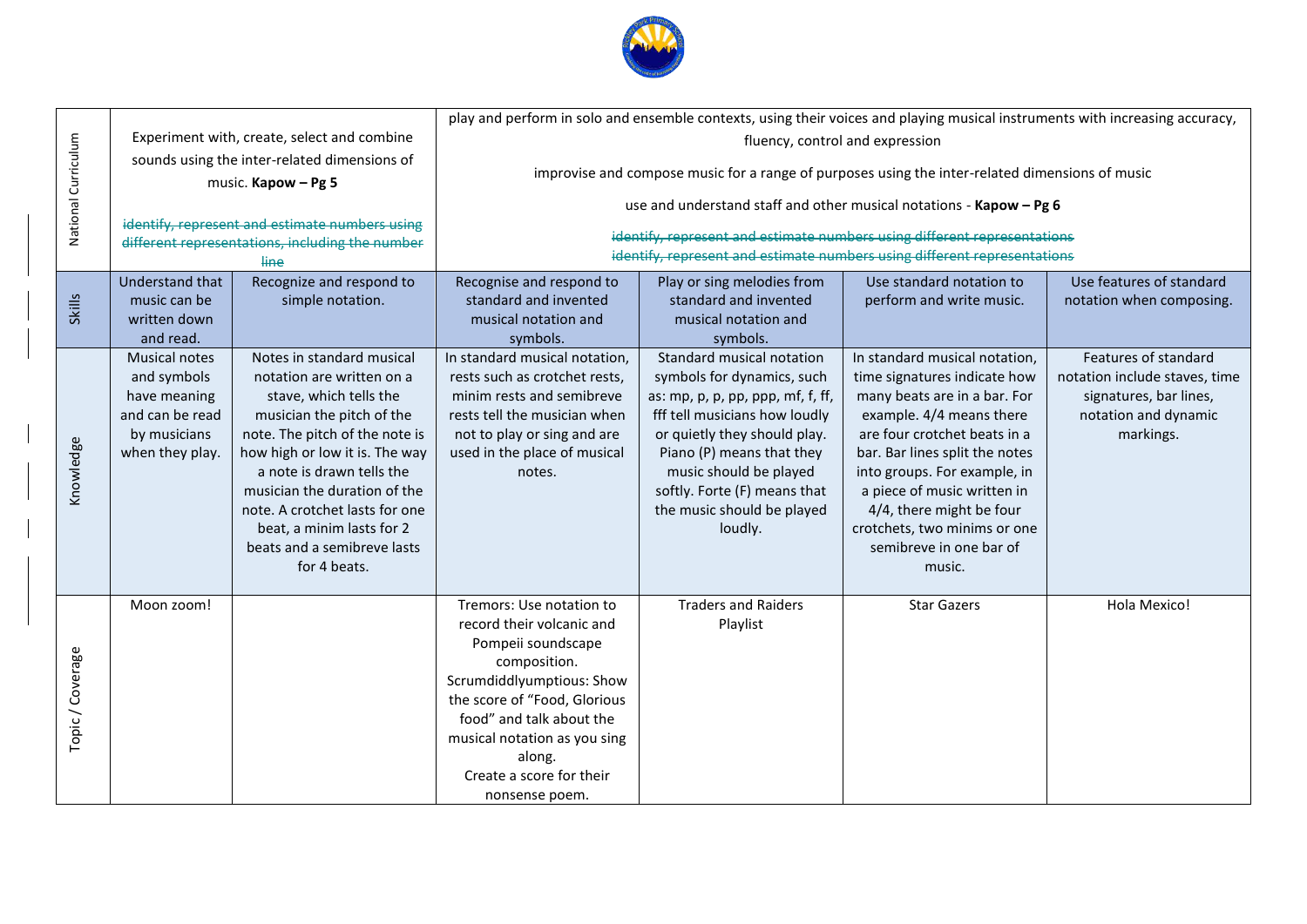

|              | Not directly      | Unit 1: Ourselves | Unit 5: China           | Unit 6: Around the world | Unit 3: Life cycles     | Unit 1: World unite |
|--------------|-------------------|-------------------|-------------------------|--------------------------|-------------------------|---------------------|
|              | covered in a      | Unit 2: Toys      | Unit 6: Time            | Unit 7: Ancient Worlds   | Unit 4: Keeping healthy | Unit 3: Growth      |
| $\mathbf{v}$ | unit but can      | Unit 3: Our land  | Unit 7: In the past     | Unit 10: Time            | Unit 5: At the movies   | Unit 6: Moving on   |
|              | easily be         | Unit 5: animals   | Unit 8: Communication   | Unit 11: In the past     |                         |                     |
| Exp          | included in units | Unit 6: Number    | Unit 10: Singing French |                          |                         |                     |
|              | that you teach.   | Unit 7: storytime |                         |                          |                         |                     |
|              |                   | Unit 8: seasons   |                         |                          |                         |                     |
|              |                   | Unit 9: weather   |                         |                          |                         |                     |
|              |                   | Unit 10: pattern  |                         |                          |                         |                     |
|              |                   | Unit 12: travel   |                         |                          |                         |                     |

|                        | Investigation                                                                 |                                                                                        |                                                                                                  |                                                                                                               |                                                                                                                                                              |                                                                                                          |
|------------------------|-------------------------------------------------------------------------------|----------------------------------------------------------------------------------------|--------------------------------------------------------------------------------------------------|---------------------------------------------------------------------------------------------------------------|--------------------------------------------------------------------------------------------------------------------------------------------------------------|----------------------------------------------------------------------------------------------------------|
|                        | <b>Listening</b>                                                              |                                                                                        |                                                                                                  |                                                                                                               |                                                                                                                                                              |                                                                                                          |
|                        | Year 1                                                                        | Year 2                                                                                 | Year 3                                                                                           | Year 4                                                                                                        | Year 5                                                                                                                                                       | Year 6                                                                                                   |
|                        |                                                                               | listen with concentration and understanding to                                         |                                                                                                  |                                                                                                               | appreciate and understand a wide range of high-quality live and recorded music drawn from different traditions and from                                      |                                                                                                          |
|                        | a range of high-quality live and recorded music                               |                                                                                        | great composers and musicians                                                                    |                                                                                                               |                                                                                                                                                              |                                                                                                          |
| Curriculum<br>National | - Kapow $-$ Pg 3                                                              |                                                                                        | develop an understanding of the history of music. Kapow - Pg 4                                   |                                                                                                               |                                                                                                                                                              |                                                                                                          |
| Skills                 | Listen to<br>sounds or a<br>piece of music,<br>identifying<br>basic features. | Describe how an instrument<br>has been used to represent a<br>sound, animal or object. | Recognise and describe<br>sounds and changes in a<br>piece of music using musical<br>vocabulary. | Describe how different<br>instruments are used<br>throughout a piece of music<br>to add interest and meaning. | Explain how pitch, tempo,<br>rhythm, melody, dynamics<br>and major and minor tonality<br>have been used to create<br>particular feelings in the<br>listener. | Listen to and compare a wide<br>range of genres and musical<br>styles using broad musical<br>vocabulary. |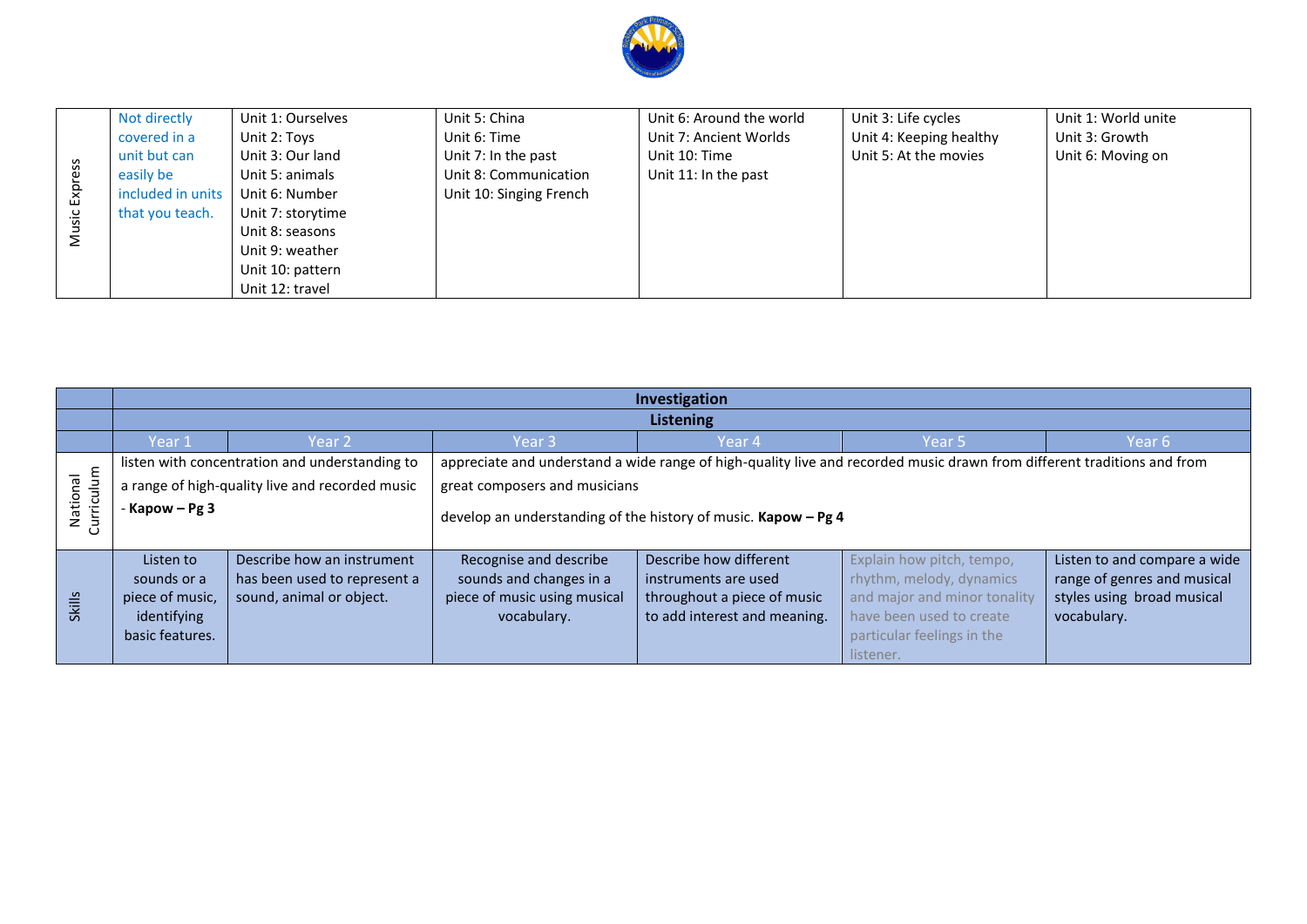

| Wriggle and Crawl<br>Scrumdiddlyumptious: When<br>Playlist<br><b>Star Gazers</b><br>Hola Mexico!<br>Superheroes<br>listening to Food, Glorious<br>Food and each other's'<br>nonsense poem                                                                                                                                                                                                                                                                                                                                          | <b>Basic features</b><br>of music that<br>can be easily<br>identified<br>include the<br>Knowledge<br>melody (the<br>main tune), the<br>instruments<br>used and the<br>feelings the<br>music<br>engenders,<br>such as happy,<br>angry, scary. | The pitch, rhythm and<br>volume of notes played on<br>different instruments can be<br>used to represent other<br>sounds, animals or objects.<br>For example, quick, smooth<br>and quiet ascending phrases<br>of notes are played on a<br>violin to represent a bird in<br>Vaughan Williams 'The Lark<br>Ascending'. | Specific terms can be used to<br>describe the sounds and<br>changes in a piece of music,<br>including pitch (high or low),<br>timbre (sound quality),<br>dynamics (loudness) and<br>tempo (speed). | Instruments include strings,<br>such as; violins, brass, such as<br>trombones; woodwind, such<br>as clarinets and percussion,<br>such as drums. Composers<br>choose instruments for the<br>timbre, pitch and duration of<br>the notes they can create to<br>replicate and represent<br>objects, animals, mood and<br>feelings. | A mixture of pitch, tempo,<br>rhythm, melody and<br>dynamics create mood and<br>feeling in the listener. For<br>example, quick, high-pitched<br>noted can create a feeling of<br>panic, and long low-pitched<br>notes can create a feeling of<br>calm. All music is written in a<br>major or minor key. Music<br>written in a major key sounds<br>happy, and music written in a<br>minor key sounds sad. | Genres are different styles of<br>music, such as pop, rock,<br>world music, classical, Latin<br>American, swing, gospel and<br>soul. Words such as tempo,<br>rhythm, dynamics, pulse and<br>timbre can be use to<br>comment on the genre of<br>music. |
|------------------------------------------------------------------------------------------------------------------------------------------------------------------------------------------------------------------------------------------------------------------------------------------------------------------------------------------------------------------------------------------------------------------------------------------------------------------------------------------------------------------------------------|----------------------------------------------------------------------------------------------------------------------------------------------------------------------------------------------------------------------------------------------|---------------------------------------------------------------------------------------------------------------------------------------------------------------------------------------------------------------------------------------------------------------------------------------------------------------------|----------------------------------------------------------------------------------------------------------------------------------------------------------------------------------------------------|--------------------------------------------------------------------------------------------------------------------------------------------------------------------------------------------------------------------------------------------------------------------------------------------------------------------------------|----------------------------------------------------------------------------------------------------------------------------------------------------------------------------------------------------------------------------------------------------------------------------------------------------------------------------------------------------------------------------------------------------------|-------------------------------------------------------------------------------------------------------------------------------------------------------------------------------------------------------------------------------------------------------|
| Tremors: When listening to<br>the Volcano sounds and<br>Pompeii music.                                                                                                                                                                                                                                                                                                                                                                                                                                                             | Topic/Coverage                                                                                                                                                                                                                               |                                                                                                                                                                                                                                                                                                                     | compositions.                                                                                                                                                                                      |                                                                                                                                                                                                                                                                                                                                |                                                                                                                                                                                                                                                                                                                                                                                                          |                                                                                                                                                                                                                                                       |
| Unit 2: Number<br>Every unit apart from 11.<br>All units.<br>Unit 4: Poetry<br>Unit 1: Our community<br>Unit 2: Journeys<br>Unit 4:<br>Unit 6: Time<br>Unit 3: Growth<br>Unit 2: Solar system<br>Weather<br>Unit 3: Life cycles<br>Unit 4: Roots<br>Unit 10: Singing French<br>Music Express<br>Unit 6: Seasons<br>Unit 11: Ancient Worlds<br>Unit 4: Keeping healthy<br>Unit 6: Moving on<br>Unit 8: Pattern<br>Unit 5: At the movies<br>Unit 9:<br>Unit 6: celebration.<br>Storytime<br>Unit 10: Our<br>bodies<br>Unit 12: Water |                                                                                                                                                                                                                                              |                                                                                                                                                                                                                                                                                                                     |                                                                                                                                                                                                    |                                                                                                                                                                                                                                                                                                                                |                                                                                                                                                                                                                                                                                                                                                                                                          |                                                                                                                                                                                                                                                       |
| <b>Listening - Music appreciation</b><br>Year <sub>6</sub><br>Year <sub>2</sub><br>Year <sub>3</sub><br>Year 5<br>Year 1<br>Year 4                                                                                                                                                                                                                                                                                                                                                                                                 |                                                                                                                                                                                                                                              |                                                                                                                                                                                                                                                                                                                     |                                                                                                                                                                                                    |                                                                                                                                                                                                                                                                                                                                |                                                                                                                                                                                                                                                                                                                                                                                                          |                                                                                                                                                                                                                                                       |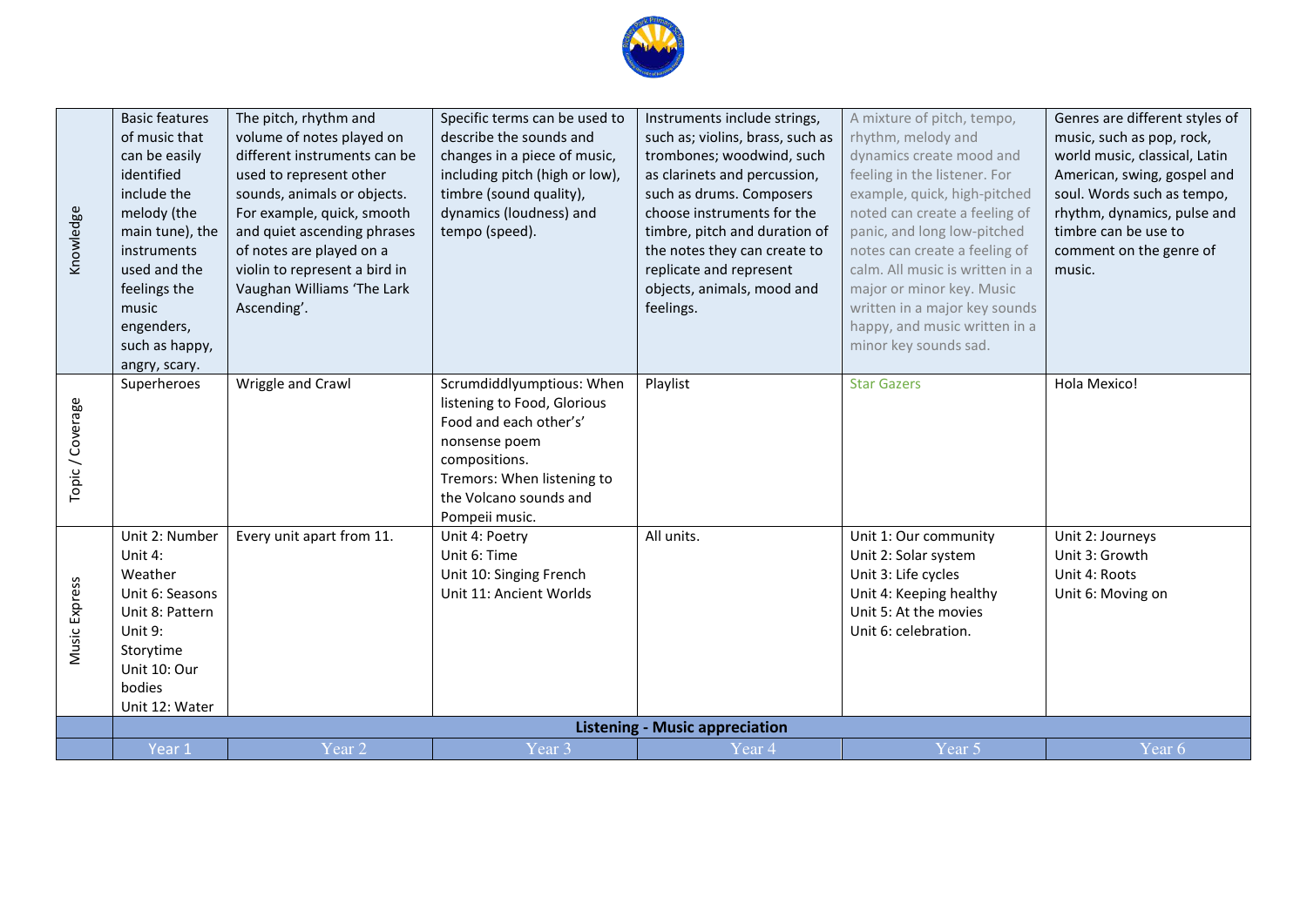

| Curriculum<br>National |                                                                                                                                                                                                                                                                           | listen with concentration and<br>understanding to a range of high-quality<br>live and recorded music - Kapow - Pg 3                                                                                                                                                                                                      | appreciate and understand a wide range of high-quality live and recorded music drawn from different traditions and from<br>great composers and musicians<br>Kapow - Pg 4                                                                                                                                               |                                                                                                                                                                                                                                                                                                                          |                                                                                                                                             |                                                                                                                     |
|------------------------|---------------------------------------------------------------------------------------------------------------------------------------------------------------------------------------------------------------------------------------------------------------------------|--------------------------------------------------------------------------------------------------------------------------------------------------------------------------------------------------------------------------------------------------------------------------------------------------------------------------|------------------------------------------------------------------------------------------------------------------------------------------------------------------------------------------------------------------------------------------------------------------------------------------------------------------------|--------------------------------------------------------------------------------------------------------------------------------------------------------------------------------------------------------------------------------------------------------------------------------------------------------------------------|---------------------------------------------------------------------------------------------------------------------------------------------|---------------------------------------------------------------------------------------------------------------------|
| <b>Skills</b>          | Listen and<br>respond to a<br>range of high-<br>quality live and<br>recorded music<br>and songs.                                                                                                                                                                          | Listen and respond with<br>movement, words and<br>pictures to a range of high-<br>quality live and recorded<br>music that tell a story.                                                                                                                                                                                  | Listen and respond to pieces<br>of music written around the<br>same theme.                                                                                                                                                                                                                                             | Compare and evaluate<br>different genres of music<br>using appropriate musical<br>vocabulary.                                                                                                                                                                                                                            | Use descriptive words and<br>relevant musical vocabulary<br>when talking about the<br>elements of live or recorded<br>music within a piece. | Identify and explain patterns<br>and motifs in live and<br>recorded music that provoke<br>feelings in the listener. |
| Knowledge              | Responded to<br>music include<br>playing or<br>clapping along<br>to the pulse<br>and rhythms,<br>humming or<br>singing<br>melodies,<br>creating<br>actions and<br>dance<br>movements,<br>and using<br>adjectives,<br>such as lively<br>or cheerful, to<br>describe music. | Responses to a piece of<br>music that tell a story include<br>creating movements relating<br>to characters or events in the<br>music, identifying<br>instruments and sounds that<br>represent characters or<br>events, describing key events<br>and changes in the sound<br>and drawing scenes inspired<br>by the music. | Features of music that can be<br>listened and responded to<br>include the musical<br>instruments used, the images<br>of patterns the music<br>creates, the dynamics of the<br>music, the mood created and<br>the story the music tells.<br>These features may be<br>similar in music written<br>around the same theme, | Genres of music include jazz,<br>rock, classical, blues, pop,<br>folk, country and world<br>music. Each genre has its<br>own distinguishing features:<br>the use of instruments;<br>structure of the music;<br>inclusion of typical rhythms;<br>tempos and dynamics; date<br>of composition and style of<br>performance. | Musical vocabulary includes<br>pitch, rhythm, pulse,<br>duration, structure,<br>dynamics, harmony, tempo,<br>timbre and texture.            | A motif is a short musical<br>idea that is repeated and<br>developed throughout a<br>piece.                         |
| Coverage<br>Topic/     | Superheroes                                                                                                                                                                                                                                                               | Wriggle and Crawl: Different<br>classical music inspired by<br>minibeasts.                                                                                                                                                                                                                                               | Tremors: Listening to<br>different Pompeii music and<br>identify the features of that<br>music. Or any music around<br>volcanoes.                                                                                                                                                                                      | Playlist                                                                                                                                                                                                                                                                                                                 | Peasants, Princes and<br>Pestilence<br>Stargazers                                                                                           | Hola Mexico!                                                                                                        |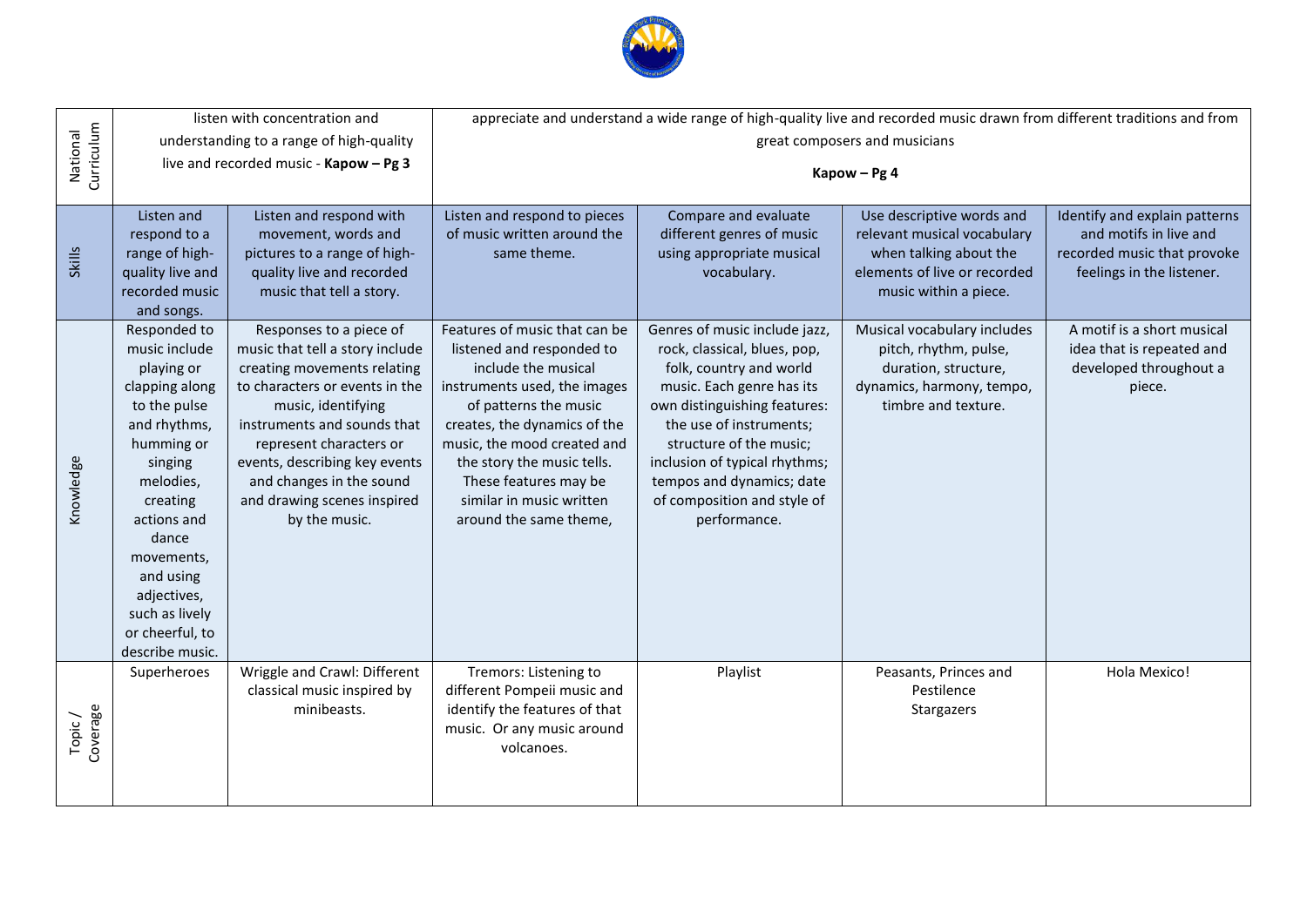

|    | Unit 2: Number  | Every unit apart from 11. | Unit 1: Environment | Unit 2: Environment      | Unit 1: Our community   | Unit 2: Journeys  |
|----|-----------------|---------------------------|---------------------|--------------------------|-------------------------|-------------------|
| ΔŇ | Unit 4:         |                           | Unit 2: Building    | Unit 4: Recycling        | Unit 2: Solar system    | Unit 3: Growth    |
|    | Weather         |                           | Unit 3: Sounds      | Unit 5: Building         | Unit 3: Life cycles     | Unit 4: Roots     |
|    | Unit 6: Seasons |                           | Unit 5: China       | Unit 6: Around the World | Unit 4: Keeping healthy | Unit 6: Moving on |
|    | Unit 8: Pattern |                           | Unit 9: Human Body  | Unit 12: Food and drink  | Unit 5: At the movies   |                   |
|    | Unit 9: Story   |                           |                     |                          |                         |                   |
|    | time            |                           |                     |                          |                         |                   |
|    | Unit 10: Our    |                           |                     |                          |                         |                   |
|    | bodies          |                           |                     |                          |                         |                   |
|    | Unit 12: Water  |                           |                     |                          |                         |                   |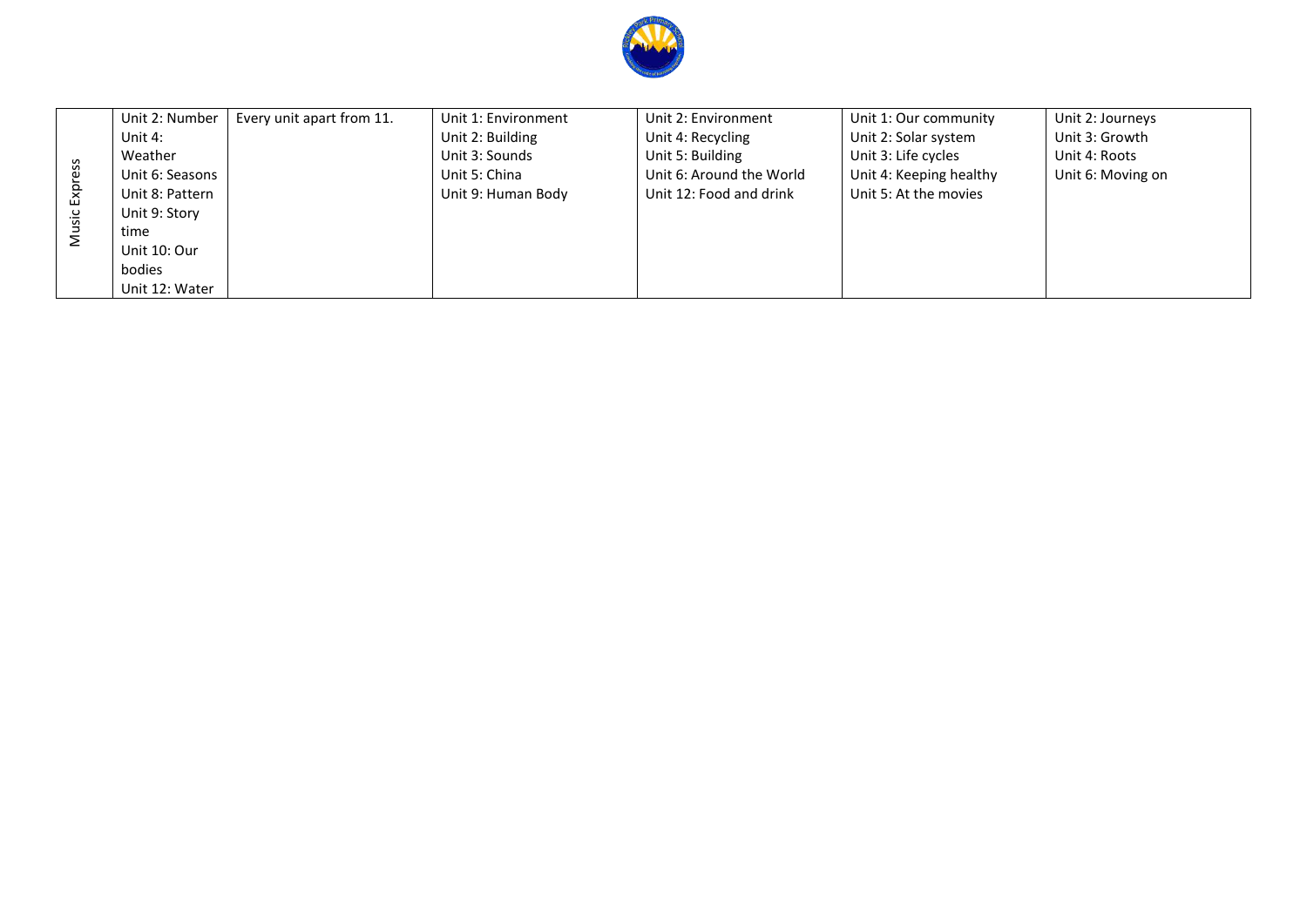

|                        | The history of Music                         |                                             |                                                   |                                       |                                                                                                                               |                                |  |
|------------------------|----------------------------------------------|---------------------------------------------|---------------------------------------------------|---------------------------------------|-------------------------------------------------------------------------------------------------------------------------------|--------------------------------|--|
|                        | <b>Significant People</b>                    |                                             |                                                   |                                       |                                                                                                                               |                                |  |
|                        | Year 1                                       | Year <sub>2</sub>                           | Year <sub>3</sub>                                 | Year 4                                | Year 5                                                                                                                        | Year 6                         |  |
|                        |                                              | Listen with concentration and understanding |                                                   |                                       | Appreciate and understand a wide range of high-quality live and recorded music drawn from different traditions and from great |                                |  |
| Curriculum<br>National | to a range of high-quality live and recorded |                                             | composers and musicians                           |                                       |                                                                                                                               |                                |  |
|                        | music                                        |                                             | Develop an understanding of the history of music. |                                       |                                                                                                                               |                                |  |
|                        |                                              |                                             | Kapow - Pg 9                                      |                                       |                                                                                                                               |                                |  |
|                        | Describe, in                                 | Describe the lives and music                | Describe the lives and music                      | Describe the lives and music          | Describe the lives and music                                                                                                  | Describe the lives of music of |  |
|                        | simple terms,                                | of composers studied.                       | of romantic composers.                            | of famous 20 <sup>th</sup> -century   | of famous Renaissance and                                                                                                     | famous classical composers.    |  |
| <b>Skills</b>          | the lives of                                 |                                             |                                                   | composers.                            | Baroque composers.                                                                                                            |                                |  |
|                        | composers<br>studied.                        |                                             |                                                   |                                       |                                                                                                                               |                                |  |
|                        | A composer is                                | Composers at various points                 | Composers of romantic music                       | Composers of 20 <sup>th</sup> century | <b>Composers of Renaissance</b>                                                                                               | Composers of music during      |  |
|                        | a person who                                 | in history wrote pieces of                  | worked between the 1830s                          | music worked from 1901 to             | music worked between the                                                                                                      | the Classical period worked    |  |
|                        | writes a piece                               | music with many differences                 | and 1900s. Their music                            | 2000. Many compositions of            | 1400s and 1600s. Many                                                                                                         | between 1750 and 1825.         |  |
|                        | of music.                                    | between them, such as the                   | included dramatic                                 | this era don't follow the             | wrote music for the church                                                                                                    | Composers wrote simpler        |  |
| knowledge              |                                              | style, instruments and                      | symphonies and operas, and                        | conventions of music that             | and used a polyphonic style,                                                                                                  | music with clear tunes and     |  |
|                        |                                              | feelings they provokes in                   | complex piano music.                              | were used in previous                 | where different tunes were                                                                                                    | used harmony (a combination    |  |
|                        |                                              | listeners.                                  | Romantic composers were                           | periods. For example, some            | sung together.                                                                                                                | of musical notes played        |  |
|                        |                                              |                                             | inspired by nature, art and                       | composers used objects in             |                                                                                                                               | together to make a pleasing    |  |
|                        |                                              |                                             | poetry and broke the strict                       | their music as well as                |                                                                                                                               | sound) rather than polyphony   |  |
|                        |                                              |                                             | rules laid down during the                        | conventional instruments and          |                                                                                                                               | (different tunes played        |  |
|                        |                                              |                                             | Classical period.                                 | some created music without            |                                                                                                                               | together) and marked           |  |
|                        |                                              |                                             |                                                   | harmonies or melodies.                |                                                                                                                               | dynamics in their music.       |  |